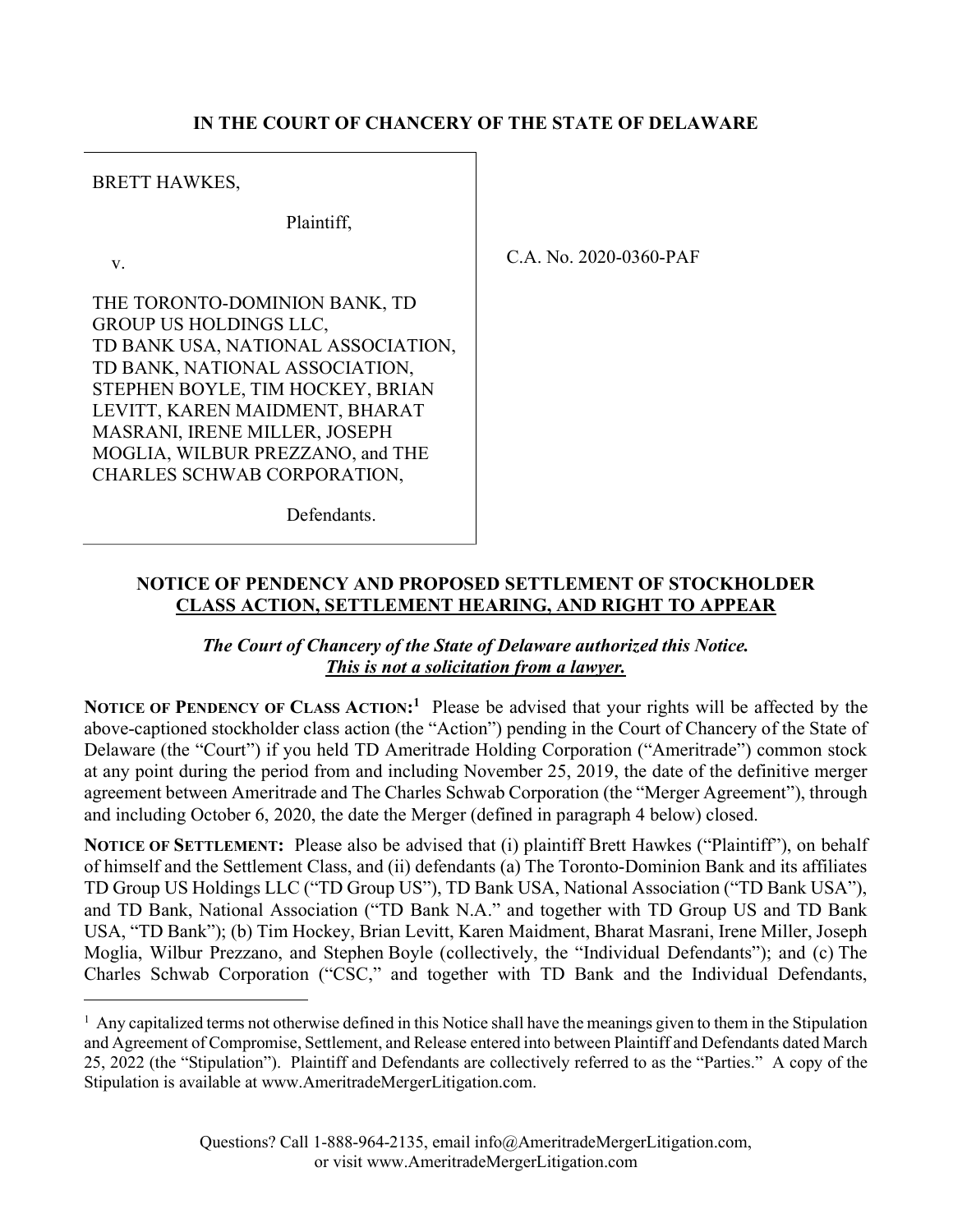"Defendants") have reached a proposed Settlement for \$31,500,000 in cash. The proposed Settlement, if approved by the Court, will resolve all claims in the Action..

PLEASE READ THIS NOTICE CAREFULLY AND IN ITS ENTIRETY. This Notice explains how members of the Settlement Class (as defined in paragraph 27 below) ("Class Members," and each "Class Member") will be affected by the Settlement. The following table provides a brief summary of the rights you have as a Class Member and the relevant deadlines, which are described in more detail later in this Notice.

| <b>CLASS MEMBERS' LEGAL RIGHTS IN THE SETTLEMENT:</b>                                                                                                                                           |                                                                                                                                                                                                                                                                                                                                                                                                                                                                                                                    |  |
|-------------------------------------------------------------------------------------------------------------------------------------------------------------------------------------------------|--------------------------------------------------------------------------------------------------------------------------------------------------------------------------------------------------------------------------------------------------------------------------------------------------------------------------------------------------------------------------------------------------------------------------------------------------------------------------------------------------------------------|--|
| <b>RECEIVE A PAYMENT</b><br>FROM THE SETTLEMENT.<br><b>CLASS MEMBERS DO NOT</b><br><b>NEED TO SUBMIT A CLAIM</b><br>FORM.                                                                       | If you are a member of the Settlement Class, you may be<br>eligible to receive a <i>pro rata</i> distribution from the Settlement<br>proceeds. Eligible Class Members do not need to submit a<br>claim form in order to receive a distribution from the<br>Settlement, if approved by the Court. If you are eligible for a<br>distribution from the Settlement, it will be paid to you directly.<br>See paragraphs 37-42 below for further discussion.                                                             |  |
| <b>OBJECT TO THE</b><br><b>SETTLEMENT BY</b><br><b>SUBMITTING A WRITTEN</b><br><b>OBJECTION SO THAT IT IS</b><br><b>RECEIVED NO LATER</b><br><b>THAN JUNE 27, 2022.</b>                         | If you are a member of the Settlement Class and would like to<br>object to the proposed Settlement, the proposed Plan of<br>Allocation, Plaintiff's Co-Lead Counsel's application for an<br>award of attorneys' fees and expenses, or Plaintiff's<br>application for an incentive award, you may write to the Court<br>and explain the reasons for your objection.                                                                                                                                                 |  |
| <b>ATTEND A HEARING ON</b><br>JULY 11, 2022, AT 1:30 P.M.,<br><b>AND FILE A NOTICE OF</b><br><b>INTENTION TO APPEAR SO</b><br><b>THAT IT IS RECEIVED NO</b><br><b>LATER THAN JUNE 27, 2022.</b> | Filing a written objection and notice of intention to appear that<br>is received by June 27, 2022, allows you to speak in Court, at<br>the discretion of the Court, about your objection. In the Court's<br>discretion, the July 11, 2022 hearing may be conducted by<br>telephone or video conference (see paragraphs 48-49 below).<br>If you submit a written objection, you may (but you do not have<br>to) attend the hearing and, at the discretion of the Court, speak<br>to the Court about your objection. |  |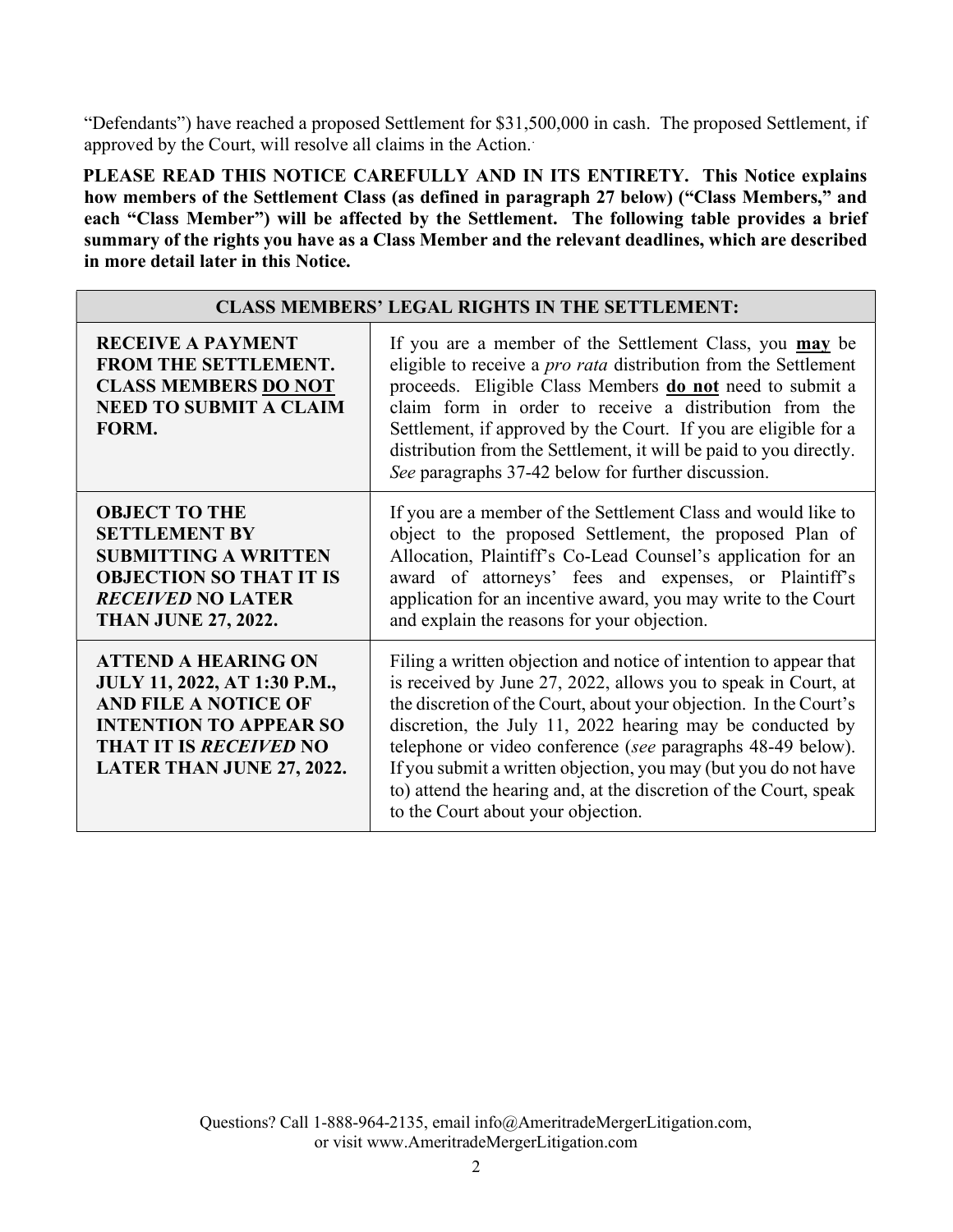# WHAT THIS NOTICE CONTAINS

| Will I Receive A Payment From The Settlement? How Much Will My Payment                      |  |
|---------------------------------------------------------------------------------------------|--|
| What Will Happen If The Settlement Is Approved? What Claims Will The Settlement Release? 10 |  |
|                                                                                             |  |
| When And Where Will The Settlement Hearing Be Held? Do I Have To Come To The Hearing?       |  |
|                                                                                             |  |
|                                                                                             |  |

# WHAT IS THE PURPOSE OF THIS NOTICE?

1. The purpose of this Notice is to notify Class Members of the existence of the Action and the terms of the proposed Settlement of the Action. The Notice is also being sent to inform Class Members of a hearing that the Court has scheduled to consider the fairness, reasonableness, and adequacy of the Settlement, the proposed Plan of Allocation for the Settlement proceeds, the application for attorneys' fees and expenses by Plaintiff's Co-Lead Counsel—Andrews & Springer LLC, Bernstein Litowitz Berger & Grossmann LLP, and Friedman Oster & Tejtel PLLC—and the application by Plaintiff for an incentive award. See paragraphs 48-49 below for details about the Settlement Hearing, including the location, date, and time of the hearing.

2. The Court directed that this Notice be mailed to you because you may be a member of the Settlement Class. The Court has directed us to send you this Notice because, as a Class Member, you have a right to know about your options before the Court rules on the proposed Settlement. Additionally, you have the right to understand how the Action and the proposed Settlement generally affects your legal rights. Please Note: The Court may approve the proposed Settlement with such modifications as the Parties may agree to, if appropriate, without further notice to the Settlement Class.

3. The issuance of this Notice is not an expression by the Court of any findings of fact or any opinion concerning the merits of any claim in the Action, and the Court has not yet decided whether to approve the Settlement. If the Court approves the Settlement, then payments to Eligible Closing Date Stockholders (see paragraphs 37-42 below) will be made after any appeals are resolved.

PLEASE NOTE: Receipt of this Notice does not mean that you are a Class Member or an Eligible Closing Date Stockholder or that you will be entitled to receive a payment from the Settlement.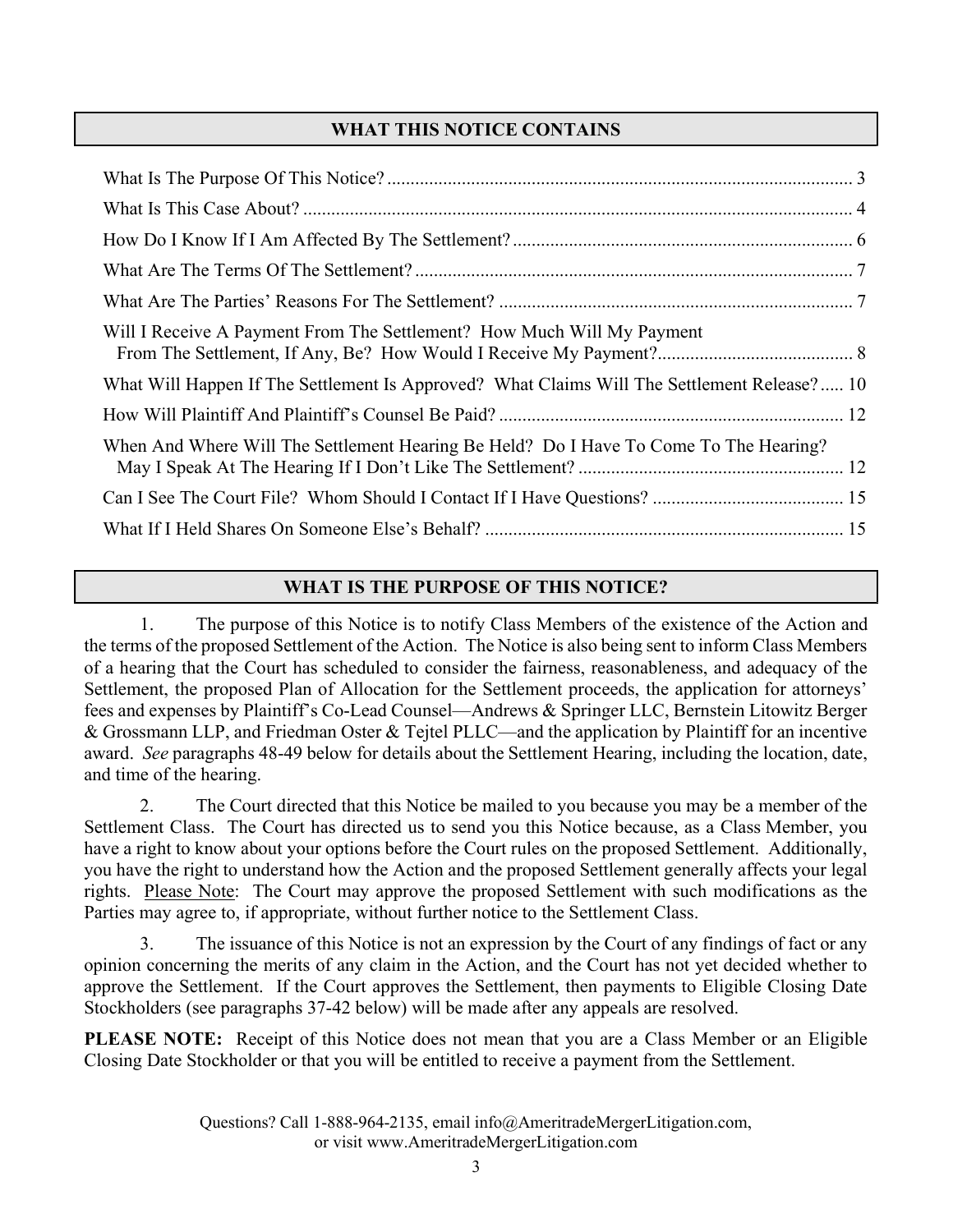## WHAT IS THIS CASE ABOUT?

THE FOLLOWING RECITATION DOES NOT CONSTITUTE FINDINGS OF THE COURT. THE COURT HAS MADE NO FINDINGS WITH RESPECT TO THE FOLLOWING MATTERS AND THESE RECITATIONS SHOULD NOT BE UNDERSTOOD AS AN EXPRESSION OF ANY OPINION OF THE COURT AS TO THE MERITS OF ANY OF THE CLAIMS OR DEFENSES RAISED BY ANY OF THE PARTIES.

4. On November 25, 2019, Ameritrade and CSC entered into a definitive agreement and plan of merger for CSC to acquire Ameritrade in an all-stock transaction pursuant to which Ameritrade stockholders would receive 1.0837 shares of CSC common stock for each Ameritrade share they held (the "Merger").

5. On April 9, 2020, Plaintiff served Ameritrade with a corporate books and records demand pursuant to Section 220 of the Delaware General Corporation Law (the "Section 220 Demand") to investigate, among other things, alleged breaches of fiduciary duty in connection with the Merger. Following negotiations, Ameritrade produced to Plaintiff certain nonpublic Board-level, and senior officer-level corporate books and records regarding the Merger.

6. On May 12, 2020, Plaintiff filed his complaint (the "Initial Complaint") initiating the Action. The Initial Complaint asserted that the Merger violated 8 Del. C. § 203 ("Section 203"), that TD Bank and the Individual Defendants breached their fiduciary duties in connection with the Merger, and that CSC aided and abetted such breaches. Concurrently with filing the Initial Complaint, Plaintiff moved for expedited proceedings and a prompt injunction hearing (the "Expedition Motion").

7. On May 15, 2020, following briefing and oral argument, the Court granted in part and denied in part Plaintiff's Expedition Motion.

8. On May 26, 2020, Ameritrade filed a Form 8-K with the U.S. Securities and Exchange Commission providing Ameritrade stockholders with certain Section 203-related disclosures and asking stockholders to approve the Merger by the affirmative vote of at least 66 2/3% of the outstanding shares of Ameritrade common stock not owned by TD Bank or CSC (the "Section 203 Vote").

9. On that same day, the parties entered a stipulation (the "May 26 Stipulation") memorializing that, if the Merger received the Section 203 Vote, Plaintiff's Section 203 claim would be moot. The May 26 Stipulation also documented the parties' agreement regarding the parameters of certain expedited discovery. The May 26 Stipulation further stated that the Defendants disputed the allegations asserted by Plaintiff in the Action, and believed that Plaintiff's Section 203 claim was without merit. Plaintiff believed (and continues to believe) that Plaintiff's Section 203 claim was meritorious when filed.

10. On June 4, 2020, Ameritrade convened a special meeting of its stockholders to vote on the Merger. Approximately 76.9% of Ameritrade's outstanding shares (excluding any shares held by TD Bank and CSC) approved the Merger.

11. On June 11, 2020, the Parties filed a stipulation wherein Plaintiff dismissed his Section 203 claim as moot and withdrew his motion for preliminary injunction.

12. On or between June 2020 and November 2020, Defendants and certain third parties, including the merging parties' financial advisors, produced 53,029 pages of documents in accordance with the May 26 Stipulation.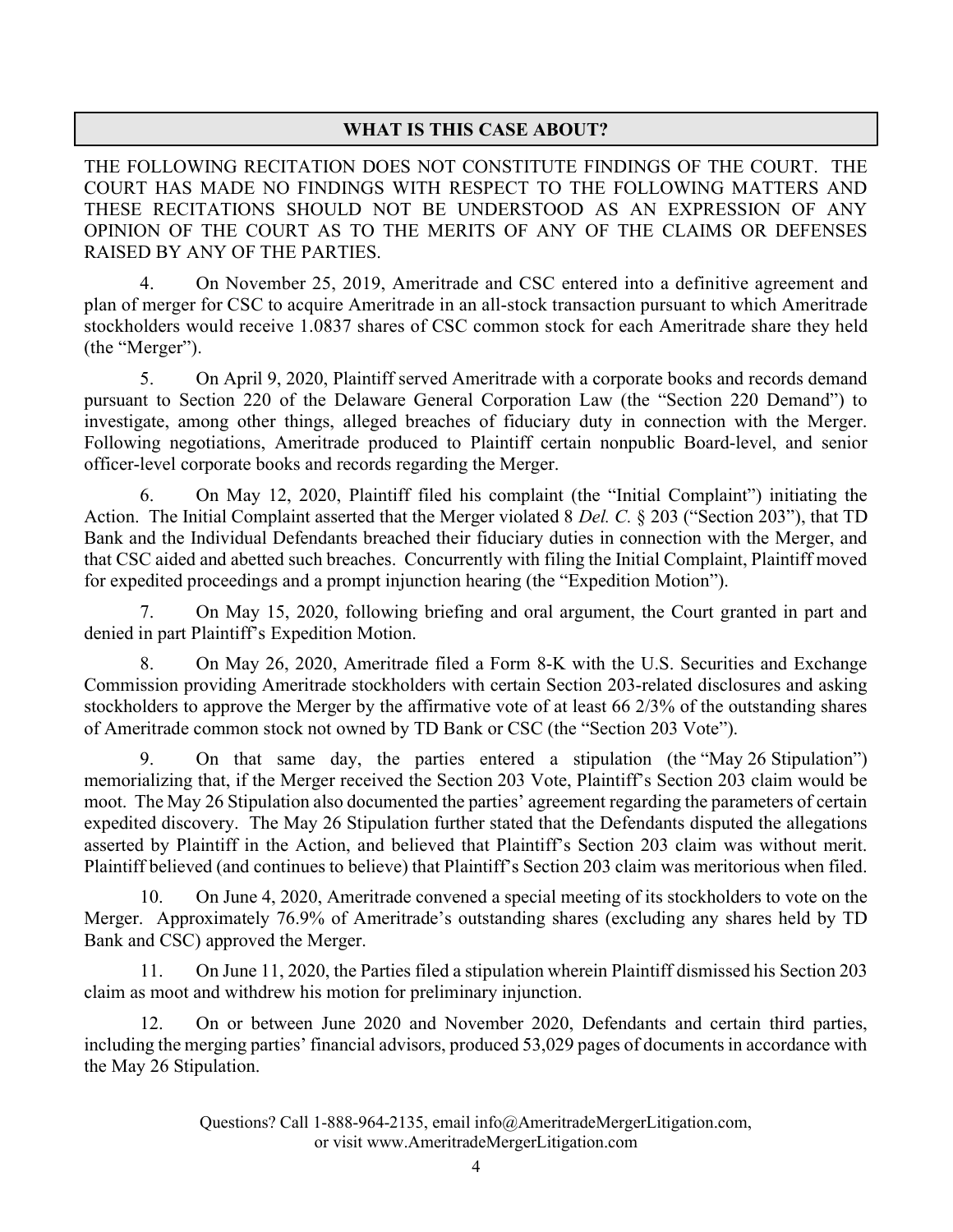13. On October 6, 2020, the Merger closed.

14. On November 23, 2020, Plaintiff filed a motion for an interim award of attorneys' fees and expenses for the benefits conferred by the Section 203 Vote and Section 203-related disclosures (the "Interim Award Motion").

15. On February 5, 2021, Plaintiff filed his Verified Amended Class Action Complaint (the "Amended Complaint"), which asserted, in connection with the Merger: (a) breach of fiduciary duty claims against (i) The Toronto-Dominion Bank, and its affiliates TD Group US, TD Bank USA, and TD Bank N.A., as Ameritrade's controlling stockholder; (ii) Tim Hockey, Brian Levitt, Karen Maidment, Bharat Masrani, Irene Miller, Joseph Moglia, and Wilbur Prezzano as members of Ameritrade's board of directors (the "Board"); and (iii) Ameritrade's Chief Executive Officer Stephen Boyle; and (b) a claim against CSC for aiding and abetting the foregoing breaches.

16. In particular, the Amended Complaint alleged that TD Bank breached its fiduciary duties as Ameritrade's controlling stockholder by conditioning its support for the Merger on receiving a nonratable benefit from the acquirer, CSC, through an amended "insured deposit account agreement" (the "Amended IDA Agreement") between the post-Merger company and TD Bank.

17. The Amended Complaint further alleged that the Merger's process and price were unfair because TD Bank allegedly usurped, and Ameritrade's special committee (the "Committee") allegedly ceded, responsibility for negotiating a critical component of the Merger (the "Amended IDA Agreement"), which allegedly was traded off for potential additional consideration that could have been received by all Ameritrade stockholders.

18. The Amended Complaint further alleged that CSC aided and abetted breaches of fiduciary duty by allegedly using the Amended IDA Agreement as a bargaining chip to secure TD Bank's support for a lower exchange ratio in the all-stock Merger. Defendants vigorously disputed each of the claims in the Amended Complaint, including in their Motions to Dismiss, discussed below.

19. On April 1, 2021, the Court heard oral argument on the Interim Award Motion and granted Plaintiff's counsel an interim fee award of \$3,850,000.

20. On April 29, 2021, Defendants filed motions to dismiss the Amended Complaint (the "Motions to Dismiss"). The Defendants' Motions to Dismiss disputed the Plaintiff's claims and allegations in the Amended Complaint.

21. Among other things, the Motions to Dismiss argued that the Amended Complaint failed to state a claim as a matter of law because (1) Toronto-Dominion Bank was not a controlling stockholder of Ameritrade and did not owe (or breach) any fiduciary duties to Ameritrade's stockholders; (2) no viable claim for breach of fiduciary duty was made against TD Group US, TD Bank USA and TD Bank N.A. because the Amended Complaint did not allege that these entities owned any Ameritrade stock or had any control over the Ameritrade Board but sought to impose fiduciary duties on these entities by defining them "collectively" as TD Bank; and (3) the Merger was protected by the business judgment rule under Kahn v. M&F Worldwide Corp., 88 A.3d 635 (Del. 2014). Specifically, the Motions to Dismiss argued that the Merger had been conditioned from the outset of negotiations on approval by an independent committee of Ameritrade's outside directors and a majority of Ameritrade's stockholders not affiliated with TD Bank, and those conditions were satisfied by the Committee's approval and the stockholder vote on June 4, 2020. The Motions to Dismiss also argued that the aiding and abetting claim against CSC failed because there was no viable primary claim for breach of fiduciary duty or any facts alleged that show that CSC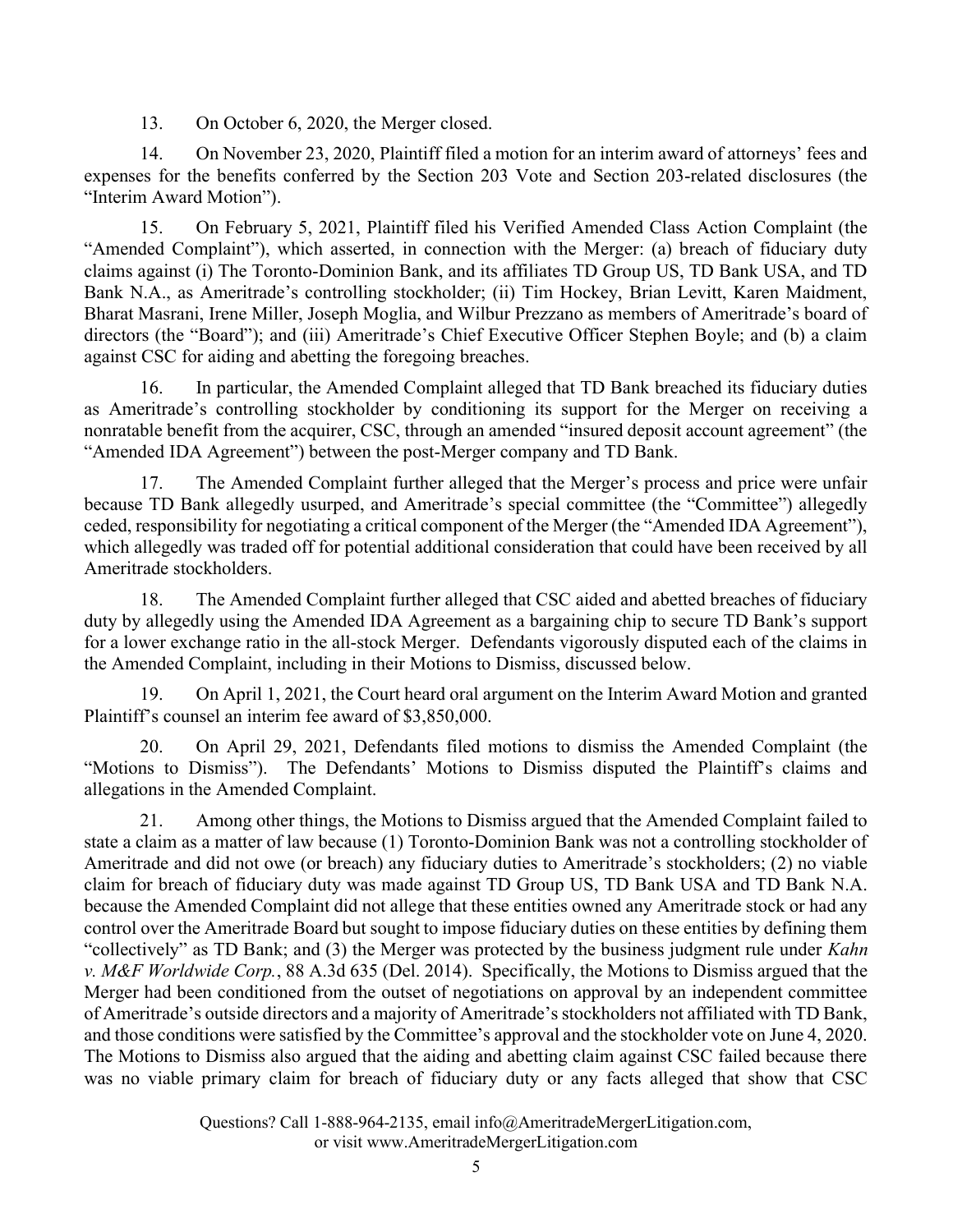knowingly participated in any such alleged breach. Plaintiff vigorously disputed each of these claims, including in his answering brief opposing the Motions to Dismiss.

22. Following briefing, on November 18, 2021, the Court heard oral argument on the Motions to Dismiss.

23. Following arm's-length negotiations between the Parties, on January 19, 2022, the Parties reached an agreement-in-principle to settle the claims asserted in the Action against Defendants for \$31,500,000, subject to the execution of the Stipulation and related papers and Court approval.

24. On January 20, 2022, the Parties informed the Court that the Parties had reached an agreement-in-principle to fully resolve the Action.

25. After additional negotiations regarding the specific terms of their agreement, the Parties entered into the Stipulation on March 25, 2022. The Stipulation, which reflects the final and binding agreement between the Parties on the terms and conditions of the Settlement, can be viewed at www.AmeritradeMergerLitigation.com.

26. On April 19, 2022, the Court entered a Scheduling Order directing that notice of the Settlement be provided to potential Class Members, and scheduling the Settlement Hearing to, among other things, consider whether to grant final approval to the Settlement.

### HOW DO I KNOW IF I AM AFFECTED BY THE SETTLEMENT?

27. If you are a member of the Settlement Class, you are subject to the Settlement. The Settlement Class preliminarily certified by the Court for purposes of the Settlement consists of:

All record holders and beneficial holders of TD Ameritrade Holding Corporation ("Ameritrade") common stock who held such stock at any point during the period from and including November 25, 2019, the date of the Merger Agreement, through and including October 6, 2020, the date the Merger closed (the "Class Period"), including their heirs, assigns, transferees, and successors-in-interest, in each case solely in their capacity as holders or owners of Ameritrade common stock. Excluded from the Settlement Class are: (i) Defendants and their heirs, assigns, transferees, and successors-in-interest; (ii) members of the immediate family of any Individual Defendant; (iii) any person who was, at the time of the Closing, a director or senior officer of Ameritrade, the Toronto-Dominion Bank or CSC; (iv) any parent, subsidiary, or affiliate of TD Bank or CSC; and (v) any firm, trust, corporation, or other entity in which Defendants or any other excluded Person had, at the time of the Closing, a controlling interest; provided, however, that each of the foregoing (i) through (v) shall be excluded from the Settlement Class solely with respect to shares of Ameritrade common stock held for their own account(s) (i.e., accounts in which they hold a proprietary interest, but not including accounts managed on behalf of others such as brokerage customers) (collectively, "Excluded Parties" and each an "Excluded Party").

PLEASE NOTE: The Settlement Class is a non-"opt-out" class pursuant to Delaware Court of Chancery Rules 23(a), 23(b)(1), and 23(b)(2). Class Members do not have the right to exclude themselves from the Settlement Class.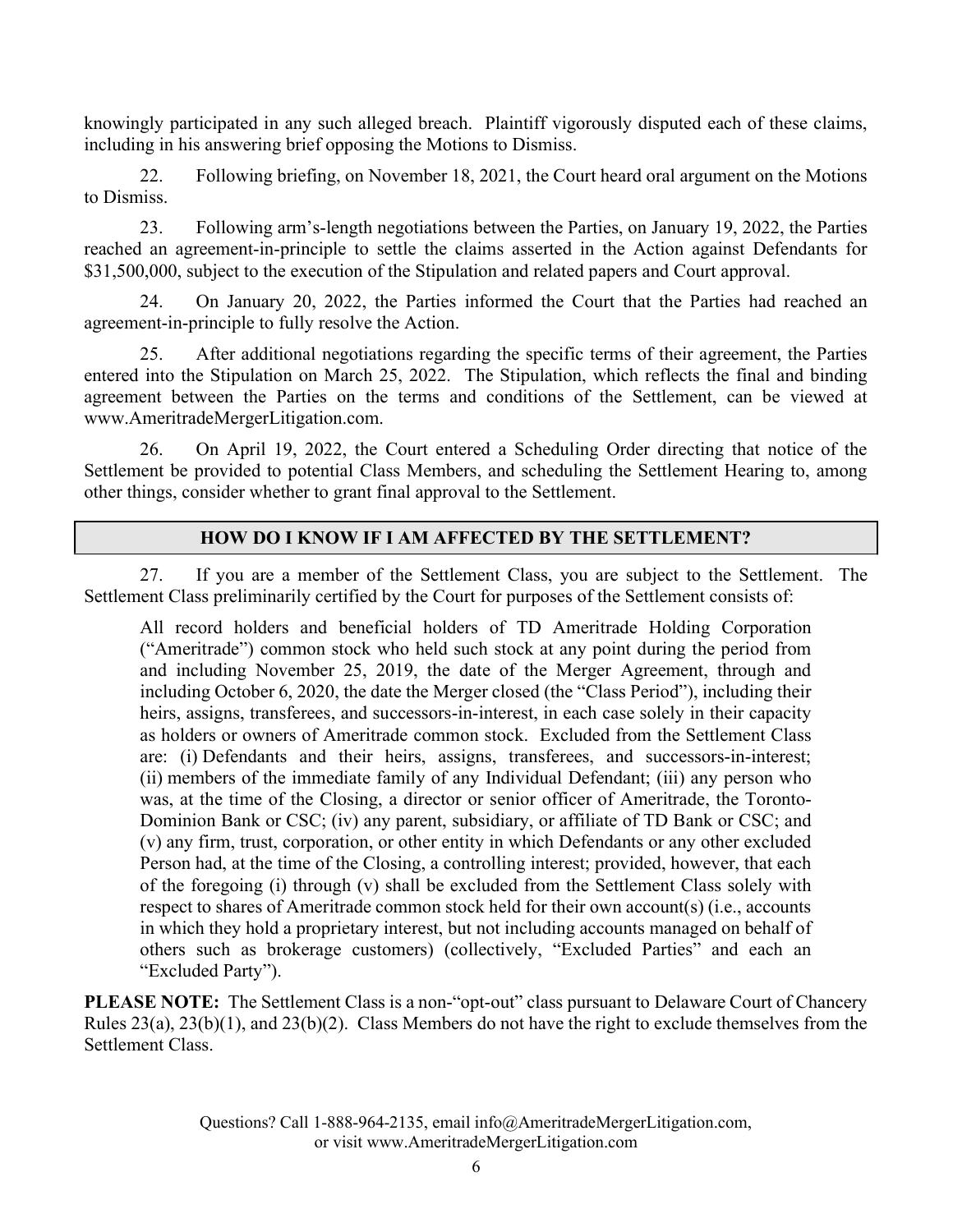## WHAT ARE THE TERMS OF THE SETTLEMENT?

28. In consideration of the settlement of the Released Plaintiff's Claims against Defendants and the other Released Defendants' Persons, Defendants will cause \$31,500,000 to be deposited into an interest-bearing escrow account for the benefit of the Settlement Class. See paragraphs 37-42 below for details about the distribution of the Net Settlement Fund to Eligible Closing Date Stockholders (as defined in paragraph 37 below).

### WHAT ARE THE PARTIES' REASONS FOR THE SETTLEMENT?

29. Plaintiff and Plaintiff's Co-Lead Counsel thoroughly considered the facts and law underlying the claims asserted in the Action. Although Plaintiff and Plaintiff's Co-Lead Counsel believe that the claims asserted have merit, the Court could have adopted Defendants' view of the applicable legal standards or of the underlying evidence, and could have entered judgment for Defendants, either dismissing the claims against Defendants prior to trial or after trial. Plaintiff and Plaintiff's Co-Lead Counsel also considered the expense and length of continued proceedings necessary to pursue Plaintiff's claims against Defendants through trial, the uncertainty of appeals, and the collectability of any potential judgment.

30. In light of the monetary recovery achieved, the investigation and prosecution of the case, and the information available to them—including the discovery produced in connection with Plaintiff's claim that the Merger violated Section 203, and the books and records produced in response to Plaintiff's Section 220 Demand—and the settlement negotiations, Plaintiff and Plaintiff's Co-Lead Counsel have concluded that the terms and conditions of the Settlement are fair, reasonable, and adequate to Plaintiff and the Settlement Class, and in their best interests. The Settlement provides an immediate benefit in the form of a \$31,500,000 payment without the risk that continued litigation could result in obtaining no recovery or a smaller recovery from Defendants after continued extensive and expensive litigation, including trial and appeals.

31. Defendants deny any and all allegations of wrongdoing, fault, liability, violations of law, or damages arising out of or related to any of the conduct alleged in the Action, and maintain that their conduct was at all times proper, in the best interests of Ameritrade and its stockholders, and in compliance with applicable law. TD Bank specifically denies that it was a controlling stockholder of Ameritrade and owed any fiduciary duties to Plaintiff or the Settlement Class. TD Bank and the Individual Defendants further deny that they breached any fiduciary or other legal duties owed to Plaintiff or the Settlement Class, and CSC specifically denies that it aided and abetted any such alleged breach. Defendants also deny that Ameritrade or its stockholders were harmed by any conduct of Defendants alleged in the Action or that could have been alleged therein. Each of Defendants asserts that, at all relevant times, they acted in good faith and in a manner they reasonably believed to be in the best interests of Ameritrade and all of its stockholders.

32. Nevertheless, Defendants wish to eliminate the uncertainty, risk, burden, and expense of further litigation. Defendants have therefore determined to settle the Action on the terms and conditions set forth in the Stipulation solely to put the claims asserted against them in the Action to rest, finally and forever, without in any way acknowledging any wrongdoing, fault, liability, or damages. Nothing in the Settlement and the Stipulation shall be construed as, or deemed to be, evidence of or an admission or concession on the part of any of Defendants with respect to any claim or factual allegation or of any fault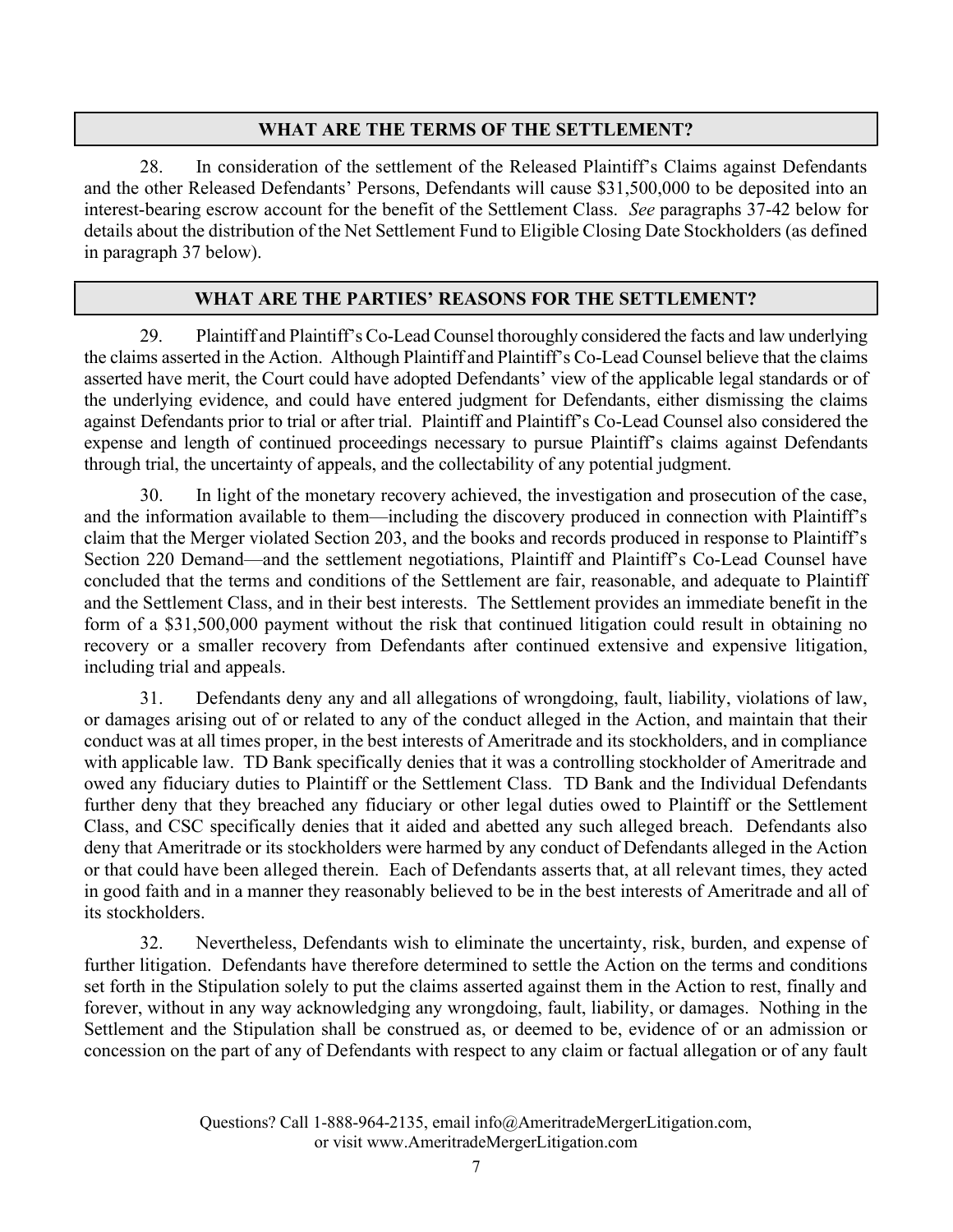or liability or wrongdoing or damage whatsoever or any infirmity in the defenses that any of Defendants have or could have asserted.

## WILL I RECEIVE A PAYMENT FROM THE SETTLEMENT? HOW MUCH WILL MY PAYMENT FROM THE SETTLEMENT, IF ANY, BE? HOW WOULD I RECEIVE MY PAYMENT?

33. Please Note: If you are eligible to receive a payment from the Net Settlement Fund, you do not have to submit a claim form in order to receive your payment.

34. As stated above, the \$31,500,000 Settlement Amount will be deposited into an interestbearing escrow account for the benefit of the Settlement Class. If the Settlement is approved by the Court and the Effective Date of the Settlement occurs, the Net Settlement Fund (that is, the Settlement Amount plus any and all interest earned thereon (the "Settlement Fund") less: (i) any Taxes; (ii) any Notice and Administration Costs; (iii) any attorneys' fees and/or expenses awarded by the Court from the Settlement Fund; (iv) any incentive award to Plaintiff to be deducted solely from any award of attorneys' fees and expenses; and (v) any other costs or fees approved by the Court) will be distributed in accordance with the proposed Plan of Allocation stated below or such other plan of allocation as the Court may approve.

35. The Net Settlement Fund will not be distributed unless and until the Court has approved the Settlement and a plan of allocation, and the time for any petition for rehearing, appeal, or review by the Delaware Supreme Court has expired. Approval of the Settlement is independent from approval of a plan of allocation. Any determination with respect to a plan of allocation will not affect the Settlement, if approved.

36. The Court may approve the Plan of Allocation as proposed or it may modify the Plan of Allocation without further notice to the Settlement Class. Any Orders regarding any modification of the Plan of Allocation will be posted on the Settlement website, www.AmeritradeMergerLitigation.com.

### PROPOSED PLAN OF ALLOCATION

37. The Net Settlement Fund will be distributed on a *pro rata* basis to Eligible Closing Date Stockholders. "Eligible Closing Date Stockholders" means Eligible Closing Date Beneficial Holders (defined in paragraph 38 below) and Eligible Closing Date Record Holders (defined in paragraph 39 below).

38. "Eligible Closing Date Beneficial Holder" means the ultimate beneficial owner of any shares of Ameritrade common stock held of record by Cede & Co. at the time such shares were converted into the right to receive the Merger Consideration in connection with the Closing of the Merger, provided that no Excluded Party may be an Eligible Closing Date Beneficial Holder.

39. "Eligible Closing Date Record Holder" means the record holder of any shares of Ameritrade common stock, other than Cede  $& Co$ , at the time such shares were converted into the right to receive the Merger Consideration in connection with the Closing of the Merger, provided that no Excluded Party may be an Eligible Closing Date Record Holder.

40. Each Eligible Closing Date Stockholder will be eligible to receive a *pro rata* payment from the Net Settlement Fund equal to the product of (i) the number of shares held by the Eligible Closing Date Stockholder at the time such shares were converted into the right to receive the Merger Consideration in connection with the Closing of the Merger and (ii) the "Per-Share Recovery" for the Settlement, which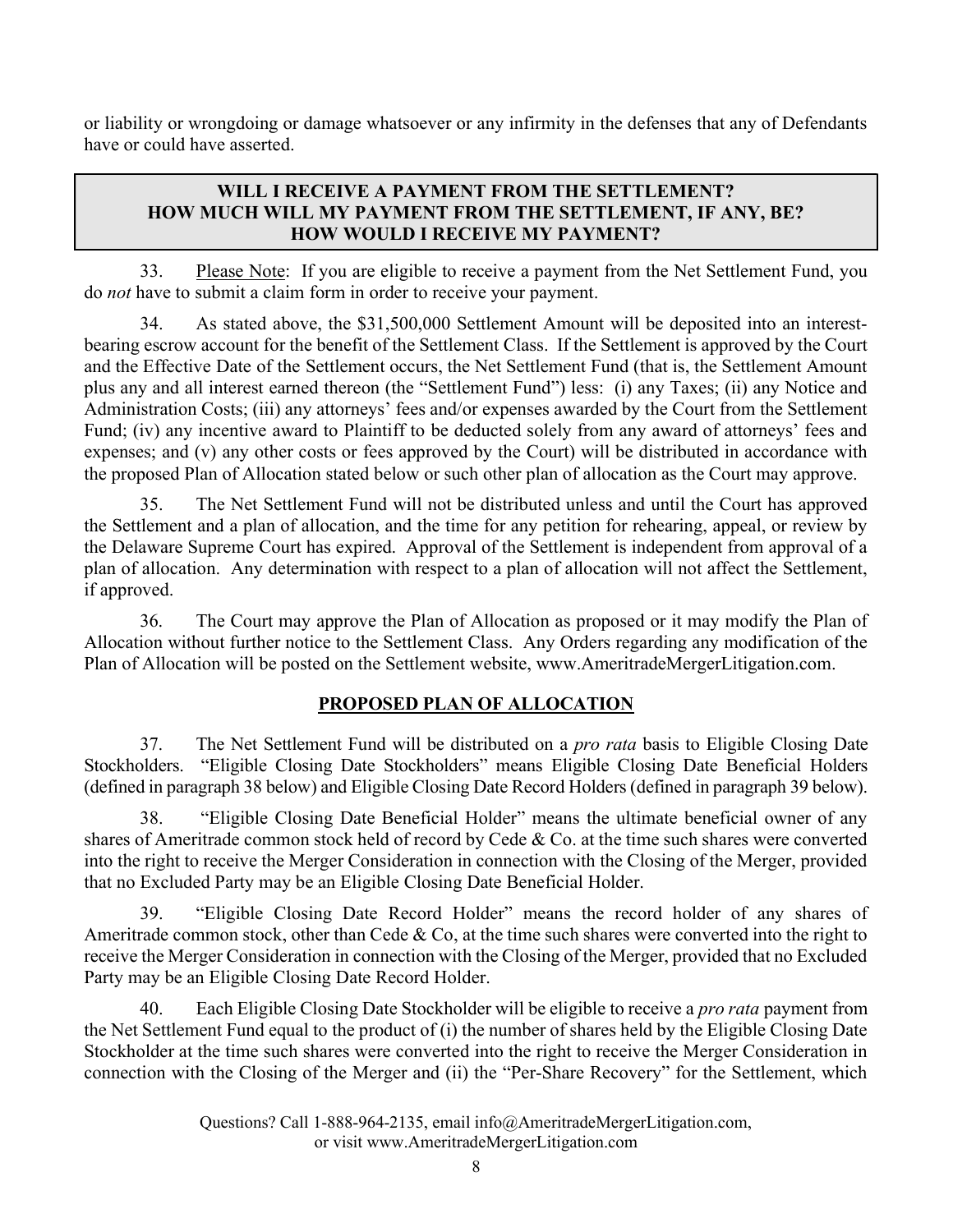will be determined by dividing the total amount of the Net Settlement Fund by the total number of shares held by all of the Eligible Closing Date Stockholders at the time such shares were converted into the right to receive the Merger Consideration in connection with the Closing of the Merger.

41. Payments from the Net Settlement Fund to Eligible Closing Date Stockholders will be made in the same manner in which Eligible Closing Date Stockholders received the Merger Consideration. Accordingly, if your shares of Ameritrade common stock were held in "street name" and the Merger Consideration was deposited into your brokerage account, your broker will be responsible for depositing your Settlement payment into that same brokerage account.

42. Subject to Court approval in the Class Distribution Order,<sup>2</sup> Plaintiff's Co-Lead Counsel will direct the Settlement Administrator to conduct the distribution of the Net Settlement Fund to Eligible Closing Date Stockholders as follows:

(i) With respect to shares of Ameritrade common stock held of record at the Closing by the Depository Trust & Clearing Corporation, including its subsidiary the Depository Trust Company (collectively, "DTCC"), through its nominee Cede & Co., Inc. ("Cede"), the Settlement Administrator will cause that portion of the Net Settlement Fund to be allocated to Eligible Closing Date Stockholders who held their shares through DTCC Participants to be paid to DTCC. DTCC shall then distribute that portion of the Net Settlement Fund among the DTCC Participants by paying each the Per-Share Recovery times its respective Closing Security Position,<sup>3</sup> using the same mechanism that DTCC used to distribute the Merger Consideration and subject to payment suppression instructions with respect to Excluded Shares and any other shares ineligible for recovery from the Settlement. The DTCC Participants and their respective customers, including any intermediaries, shall then ensure *pro rata* payment to each Eligible Closing Date Stockholder based on the number of shares beneficially owned by such Eligible Closing Date Stockholder at the time such shares were converted into the right to receive the Merger Consideration in connection with the Closing of the Merger.

(ii) With respect to shares of Ameritrade common stock held of record at the Closing other than by Cede, as nominee for DTCC (a "Closing Non-Cede Record Position"), the payment with respect to each such Closing Non-Cede Record Position shall be made by the Settlement Administrator from the Net Settlement Fund directly to the Eligible Closing Date Record Holder of each Closing Non-Cede Record Position in an amount equal to the Per-Share Recovery times the number of shares comprising such Closing Non-Cede Record Position.

(iii) A person who purchased shares of Ameritrade common stock during the Class Period but had not settled those shares at the Merger's Closing ("Non-Settled Shares") shall be treated as an Eligible Closing Date Stockholder with respect to those Non-Settled Shares, and a person who sold those Non-Settled Shares on or before the Closing on October 6, 2020 shall not be treated as an Eligible Closing Date Stockholder with respect to those Non-Settled Shares.

(iv) In the event that any payment from the Net Settlement Fund is undeliverable or in the event a check is not cashed by the stale date  $(i.e.,$  more than six months from the check's issue date),

<sup>&</sup>lt;sup>2</sup> "Class Distribution Order" means any order entered by the Court permitting the distribution of the Net Settlement Fund to Eligible Closing Date Stockholders.

 $3 \text{ For each DTCC Participant, the "Closing Security Position" is the number of shares of Ameritrade common stock.}$ reflected on the DTCC allocation report used by DTCC to distribute the Merger Consideration.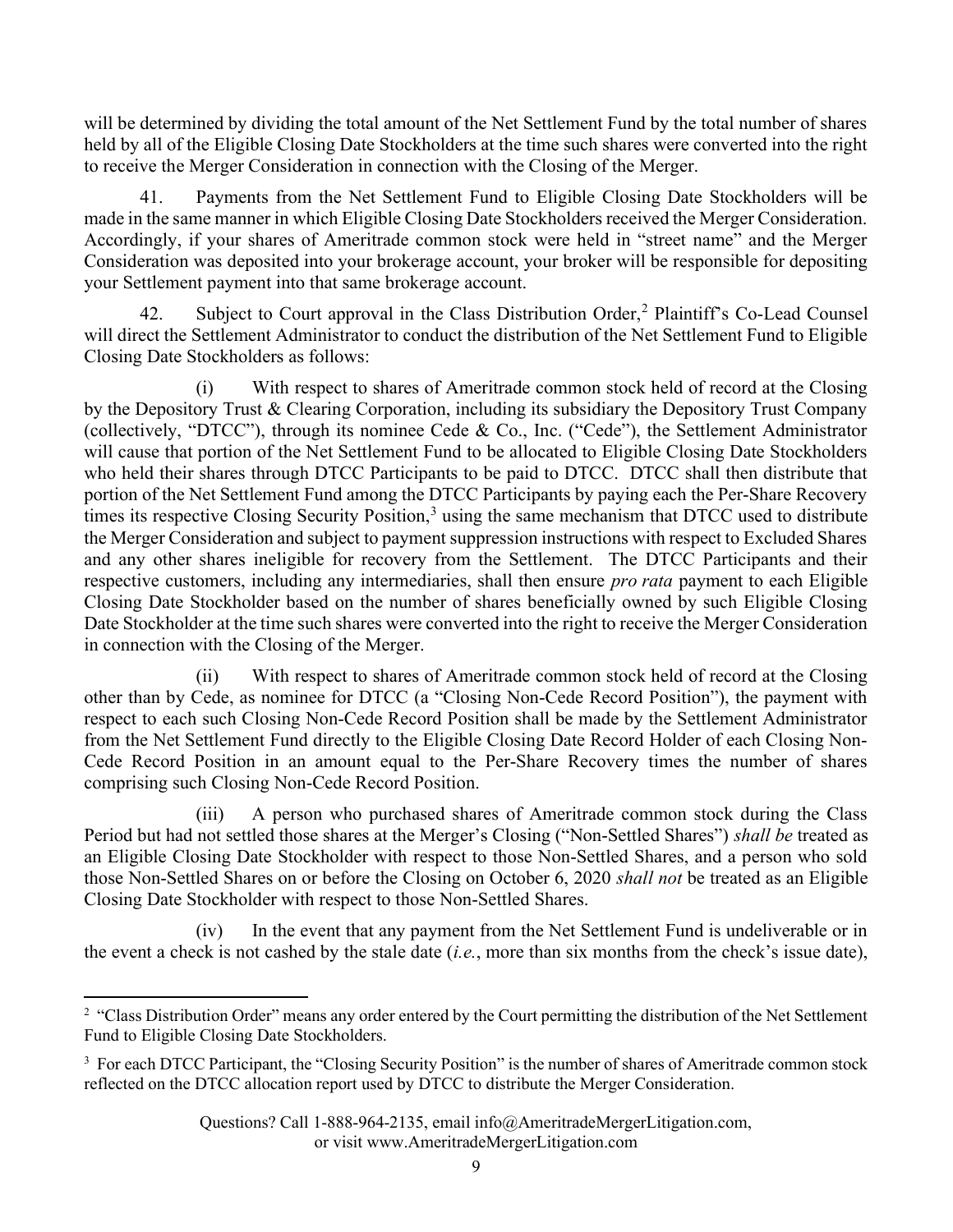the DTCC Participants or the holder of a Closing Non-Cede Record Position shall follow their respective policies with respect to further attempted distribution or escheatment.

#### WHAT WILL HAPPEN IF THE SETTLEMENT IS APPROVED? WHAT CLAIMS WILL THE SETTLEMENT RELEASE?

43. If the Settlement is approved, the Court will enter an order and final judgment (the "Judgment"). Pursuant to the Judgment, the claims asserted against Defendants in the Action will be dismissed with prejudice and the following releases will occur:

(i) "Release of Claims by Plaintiff and the Settlement Class": Upon the Effective Date, Plaintiff and each and every other member of the Settlement Class shall have—and by operation of the Judgment shall be deemed to have—fully, finally, and forever released, relinquished, and discharged the Released Plaintiff's Claims (defined below) against the Released Defendants' Persons (defined below). Each and every Class Member will be bound by this release of the Released Plaintiff's Claims against the Released Defendants' Persons.

"Released Plaintiff's Claims" means any and all claims for relief or causes of action, debts, demands, rights, or liabilities whatsoever, whether known or unknown, fixed or contingent, accrued or unaccrued, liquidated or unliquidated, at law or in equity, direct, derivative or class, arising under federal, state or common law that Plaintiff or any other member of the Settlement Class asserted or could have asserted in the Initial Complaint or the Amended Complaint or in any other forum that (i) arise out of, relate to, or are based upon the allegations, transactions, facts, matters or occurrences, representations, or omissions involved, set forth, or referred to in the Initial Complaint or the Amended Complaint and (ii) arise out of, relate to, or are based upon the ownership, purchase, or sale of Ameritrade common stock during the Class Period. For the avoidance of doubt, Released Plaintiff's Claims do not include: (i) any claims relating to the enforcement of the Settlement or the Judgment; or (ii) any claims against the Released Defendants' Persons arising from conduct occurring after the date of execution of the Stipulation ("Excluded Plaintiff's Claims").

"Released Defendants' Persons" means Defendants and their respective current and former family members, spouses, heirs, trusts, trustees, executors, estates, administrators, beneficiaries, distributees, foundations, agents, employees, fiduciaries, partners, partnerships, general or limited partners or partnerships, joint ventures, member firms, limited liability companies, corporations, parents, subsidiaries, divisions, affiliates, associated entities, stockholders, principals, officers, directors, managing directors, members, managing members, managing agents, predecessors, predecessors-ininterest, successors, successors-in-interest, assigns, financial or investment advisors, advisors, consultants, investment bankers, entities providing any fairness opinion, underwriters, brokers, dealers, lenders, commercial bankers, attorneys (including, without limitation, Defendants' Counsel), personal or legal representatives, accountants, insurers, co-insurers, reinsurers, and associates.

(ii) "Release of Claims by Defendants": Upon the Effective Date, Defendants shall have—and by operation of the Judgment shall be deemed to have—fully, finally, and forever released, relinquished, and discharged the Released Defendants' Claims (defined below) against the Released Plaintiff's Persons (defined below).

"Released Defendants' Claims" means any and all claims for relief or causes of action, debts, demands, rights, or liabilities whatsoever, whether known or unknown, fixed or contingent, accrued or unaccrued, liquidated or unliquidated, at law or in equity, arising out of and/or relating in any way to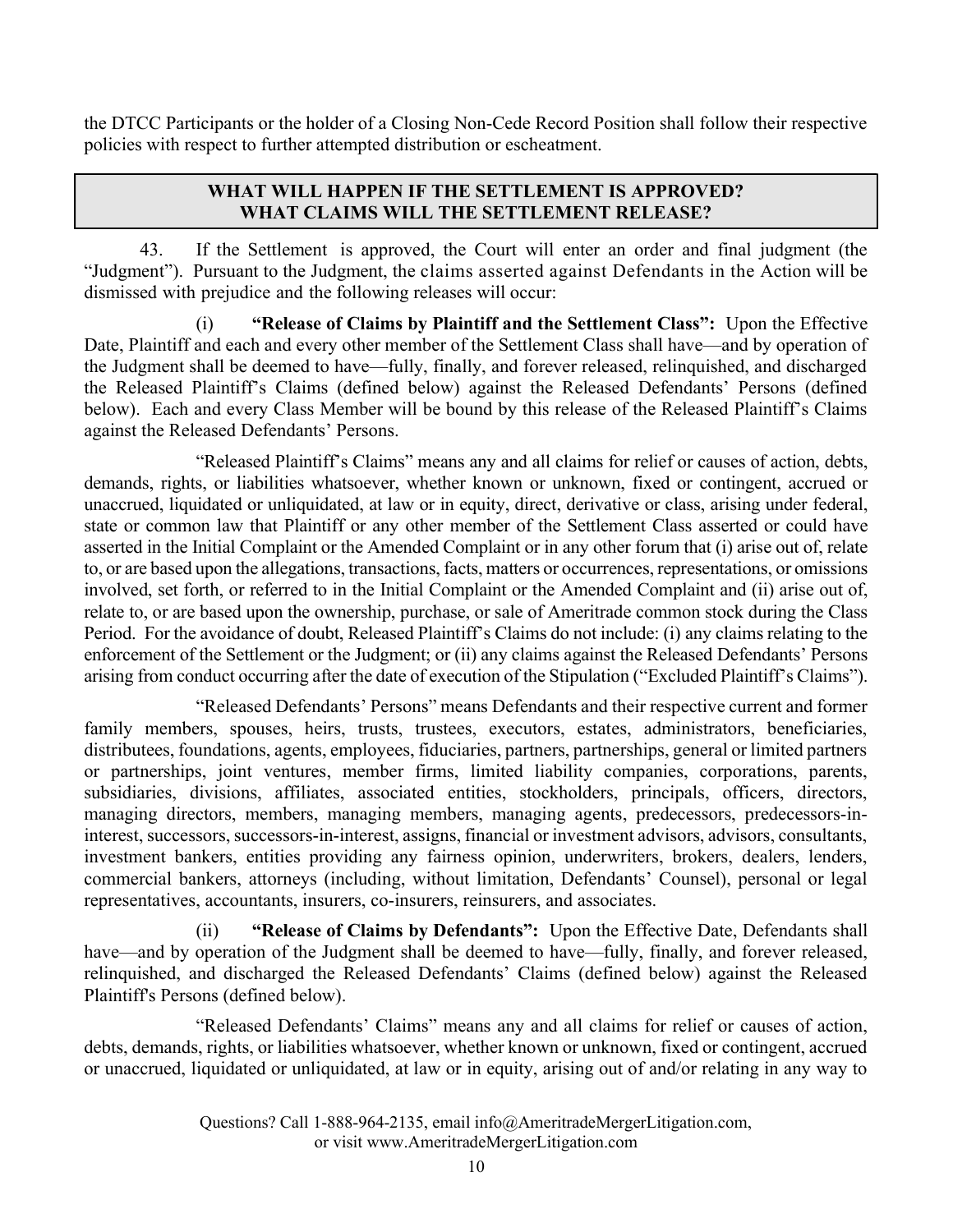Plaintiff's or Plaintiff's Counsel's investigation of, prosecution of, participation in, and/or settlement of the Action, Plaintiff's conduct as plaintiff in the Action, and/or Plaintiff's Counsel's conduct as counsel for Plaintiff in the Action. For the avoidance of doubt, Released Defendants' Claims do not include: (i) any claims relating to the enforcement of the Settlement or the Judgment; or (ii) any claims against the Released Plaintiff's Persons arising from conduct occurring after the date of execution of the Stipulation.

"Released Plaintiff's Persons" means Plaintiff, all other Class Members, and Plaintiff's Counsel, and their respective current and former family members, spouses, heirs, trusts, trustees, executors, estates, administrators, beneficiaries, distributees, foundations, agents, employees, fiduciaries, partners, partnerships, general or limited partners or partnerships, joint ventures, member firms, limited liability companies, corporations, parents, subsidiaries, divisions, affiliates, associated entities, stockholders, principals, officers, directors, managing directors, members, managing members, managing agents, predecessors, predecessors-in-interest, successors, successors-in-interest, assigns, financial or investment advisors, advisors, consultants, investment bankers, entities providing any fairness opinion, underwriters, brokers, dealers, lenders, commercial bankers, attorneys, personal or legal representatives, accountants, insurers, co-insurers, reinsurers, and associates.

(iii) "Release of 'Unknown Claims' by Plaintiff and Defendants": Plaintiff, in his individual capacity, and on behalf of the Settlement Class, acknowledges that he may discover facts in addition to or different from those now known or believed to be true with respect to the subject matter of the Released Plaintiff's Claims, but that it is his intention to fully, finally, and forever settle and release with prejudice the Released Plaintiff's Claims. With respect to any and all Released Plaintiff's Claims, Plaintiff and the Settlement Class shall be deemed to have waived and relinquished, to the fullest extent permitted by law, the provisions, rights, and benefits of California Civil Code § 1542 (and equivalent, comparable, or analogous provisions of the laws of the United States or any state or territory thereof, or of the common law). California Civil Code § 1542 provides that:

A GENERAL RELEASE DOES NOT EXTEND TO CLAIMS THAT THE CREDITOR OR RELEASING PARTY DOES NOT KNOW OR SUSPECT TO EXIST IN HIS OR HER FAVOR AT THE TIME OF EXECUTING THE RELEASE AND THAT, IF KNOWN BY HIM OR HER, WOULD HAVE MATERIALLY AFFECTED HIS OR HER SETTLEMENT WITH THE DEBTOR OR RELEASED PARTY.

Defendants acknowledge that they may discover facts in addition to or different from those now known or believed to be true with respect to the subject matter of the Released Defendants' Claims, but that it is their intention to fully, finally, and forever settle and release with prejudice the Released Defendants' Claims. With respect to any and all Released Defendants' Claims, Defendants shall be deemed to have waived and relinquished, to the fullest extent permitted by law, the provisions, rights, and benefits of California Civil Code § 1542 (and equivalent, comparable, or analogous provisions of the laws of the United States or any state or territory thereof, or of the common law).

By Order of the Court, all proceedings against Defendants in the Action, except for those related to the Settlement, have been stayed, and pending final determination of whether the Settlement should be approved, Plaintiff and all other Class Members are barred and enjoined from instituting, commencing, prosecuting, continuing, or in any way participating in any action or other proceeding asserting any Released Plaintiff's Claims against any Released Defendants' Persons.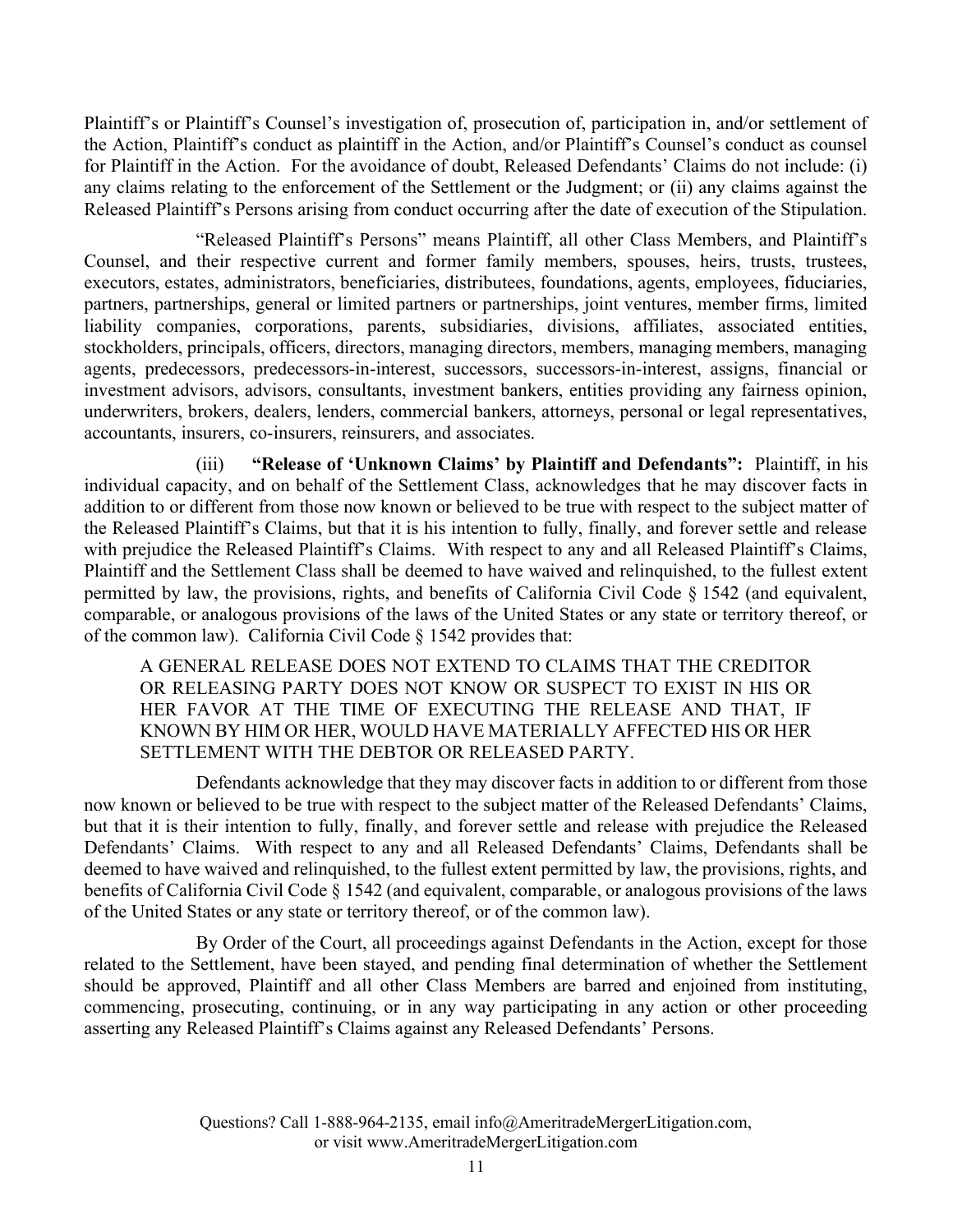44. If the Settlement is approved and the Effective Date occurs, no Class Member will be able to bring another action asserting the Released Plaintiff's Claims against any of the Released Defendants' Persons.

#### HOW WILL PLAINTIFF AND PLAINTIFF'S COUNSEL BE PAID?

45. Plaintiff's Counsel have not received any payment for their services in pursuing claims in the Action on behalf of the Settlement Class, nor have Plaintiff's Counsel been paid for their expenses incurred in connection with the Action. Before final approval of the Settlement, Plaintiff's Co-Lead Counsel will petition the Court for an award of attorneys' fees and expenses to Plaintiff's Counsel in connection with achieving the creation of the Settlement Fund (the "Fee and Expense Award") in an amount not to exceed 20% of the Settlement Fund (or \$6,300,000). The Court will determine the amount of the Fee and Expense Award. The Fee and Expense Award will be paid solely from (and out of) the Settlement Fund in accordance with the terms of the Stipulation.

46. In addition, Plaintiff will make an application for an incentive fee award not to exceed \$5,000 (the "Incentive Award"). The Incentive Award will be paid solely from any Fee and Expense Award ordered by the Court.

#### WHEN AND WHERE WILL THE SETTLEMENT HEARING BE HELD? DO I HAVE TO COME TO THE HEARING? MAY I SPEAK AT THE HEARING IF I DON'T LIKE THE SETTLEMENT?

47. Class Members do not need to attend the Settlement Hearing. The Court will consider any submission made in accordance with the provisions below even if a Class Member does not attend the Settlement Hearing. Class Members can recover from the Settlement without attending the Settlement Hearing.

48. Please Note: The date and time of the Settlement Hearing may change without further written notice to Class Members. In addition, the ongoing COVID-19 health emergency is a fluid situation that creates the possibility that the Court may decide to conduct the Settlement Hearing by video or telephonic conference, or otherwise allow Class Members to appear at the hearing by phone or video, without further written notice to Class Members. In order to determine whether the date and time of the Settlement Hearing have changed, or whether Class Members must or may participate by phone or video, it is important that you monitor the Court's docket and the Settlement website, www.AmeritradeMergerLitigation.com, before making any plans to attend the Settlement Hearing. Any updates regarding the Settlement Hearing, including any changes to the date or time of the hearing or updates regarding in-person or telephonic appearances at the hearing, will be posted to the Settlement website, www.AmeritradeMergerLitigation.com. Also, if the Court requires or allows Class Members to participate in the Settlement Hearing by telephone or video conference, the information needed to access the conference will be posted to the Settlement website, www.AmeritradeMergerLitigation.com.

49. The Settlement Hearing will be held on **July 11, 2022 at 1:30 p.m.**, before The Honorable Paul A. Fioravanti, Jr., Vice Chancellor, either in person at the Court of Chancery of the State of Delaware, New Castle County, Leonard L. Williams Justice Center, 500 North King Street, Wilmington, Delaware 19801, or by telephone or video conference (in the discretion of the Court), to, among other things: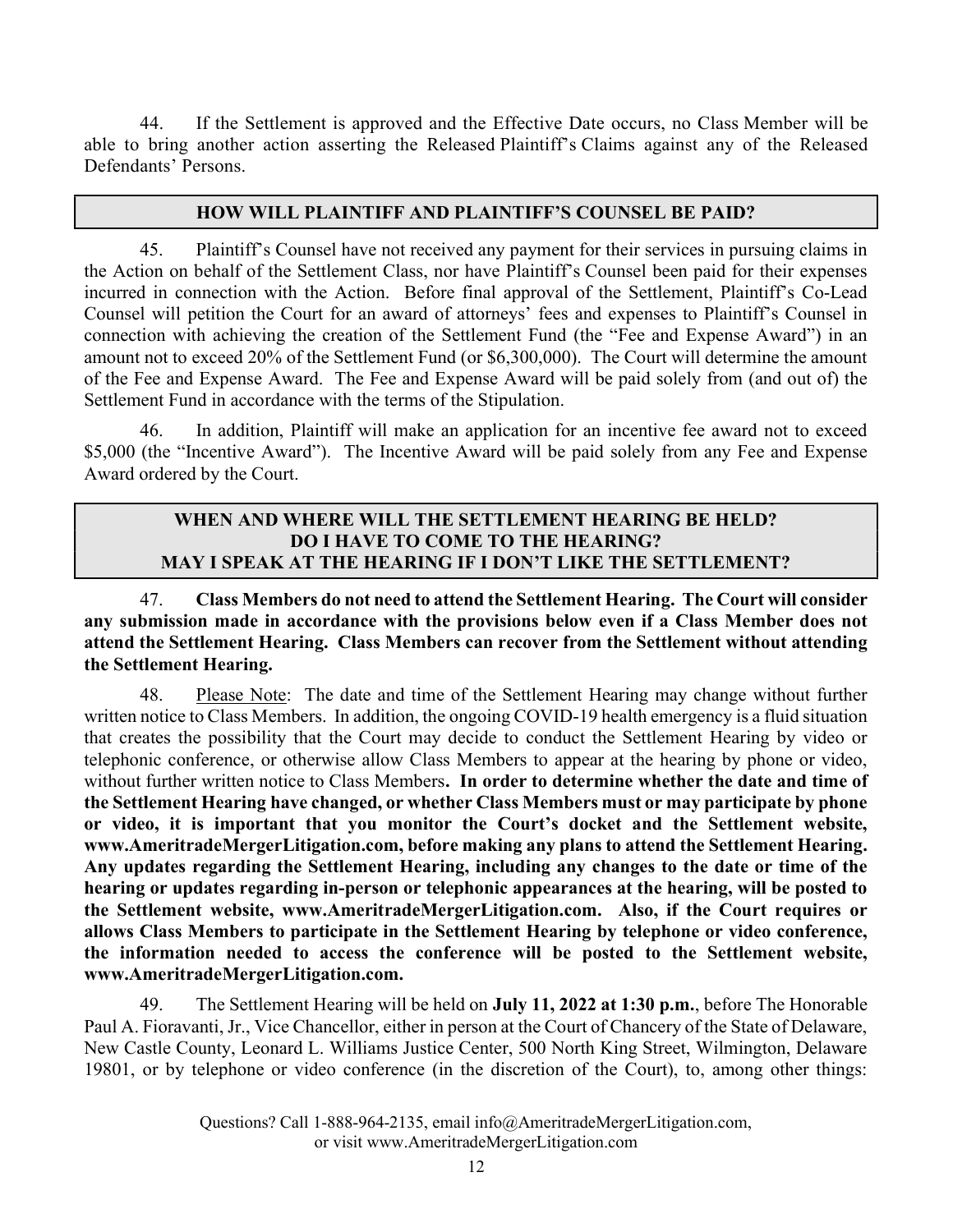(i) determine whether the Action may be permanently maintained as a non-opt out class action and whether the Settlement Class should be certified permanently, for purposes of the Settlement, pursuant to Court of Chancery Rules  $23(a)$ ,  $23(b)(1)$  and  $23(b)(2)$ ; (ii) determine whether Plaintiff may be permanently designated as representative for the Settlement Class and Plaintiff's Co-Lead Counsel as counsel for the Settlement Class, and whether Plaintiff and Plaintiff's Co-Lead Counsel have adequately represented the interests of the Settlement Class in the Action; (iii) determine whether the proposed Settlement on the terms and conditions provided for in the Stipulation is fair, reasonable, and adequate to the Settlement Class, and should be approved by the Court; (iv) determine whether the Judgment, substantially in the form attached as Exhibit D to the Stipulation, should be entered dismissing the Action with prejudice as against Defendants; (v) determine whether the proposed Plan of Allocation of the Net Settlement Fund is fair and reasonable, and should therefore be approved; (vi) determine whether the application by Plaintiff's Co-Lead Counsel for an award of attorneys' fees and expenses, including Plaintiff's application for an incentive award, should be approved; (vii) hear and rule on any objections to the Settlement, the proposed Plan of Allocation, the application by Plaintiff's Co-Lead Counsel for an award of attorneys' fees and expenses, and/or Plaintiff's application for an incentive award; and (viii) consider any other matters that may properly be brought before the Court in connection with the Settlement.

50. Any Class Member may object to the Settlement, the proposed Plan of Allocation, Plaintiff's Co-Lead Counsel's application for an award of attorneys' fees and expenses, and Plaintiff's application for an incentive award ("Objector"); provided, however, that no Objector shall be heard or entitled to object unless, on or before June 27, 2022, such person (1) files his, her, or its written objection, together with copies of all other papers and briefs supporting the objection, with the Register in Chancery at the address set forth below; (2) serves such papers (electronically by File & Serve $X$ press, by hand, by first-class U.S. mail, or by express service) on Plaintiff's Co-Lead Counsel and Defendants' Counsel at the addresses set forth below; and (3) emails a copy of the written objection to pandrews@andrewsspringer.com, edward.timlin@blbglaw.com, dtejtel@fotpllc.com, andrew.ditchfield@davispolk.com, pkazanoff@stblaw.com, peppermanr@sullcrom.com, and bashman@potteranderson.com.

### REGISTER IN CHANCERY

Register in Chancery Court of Chancery of the State of Delaware New Castle County Leonard L. Williams Justice Center 500 North King Street Wilmington, Delaware 19801

#### PLAINTIFF'S CO-LEAD COUNSEL

Edward Timlin BERNSTEIN LITOWITZ BERGER & GROSSMANN LLP 1251 Avenue of the Americas 44th Floor New York, New York 10020

David Tejtel FRIEDMAN OSTER & TEJTEL PLLC 493 Bedford Center Road, Suite 2D Bedford Hills, NY 10507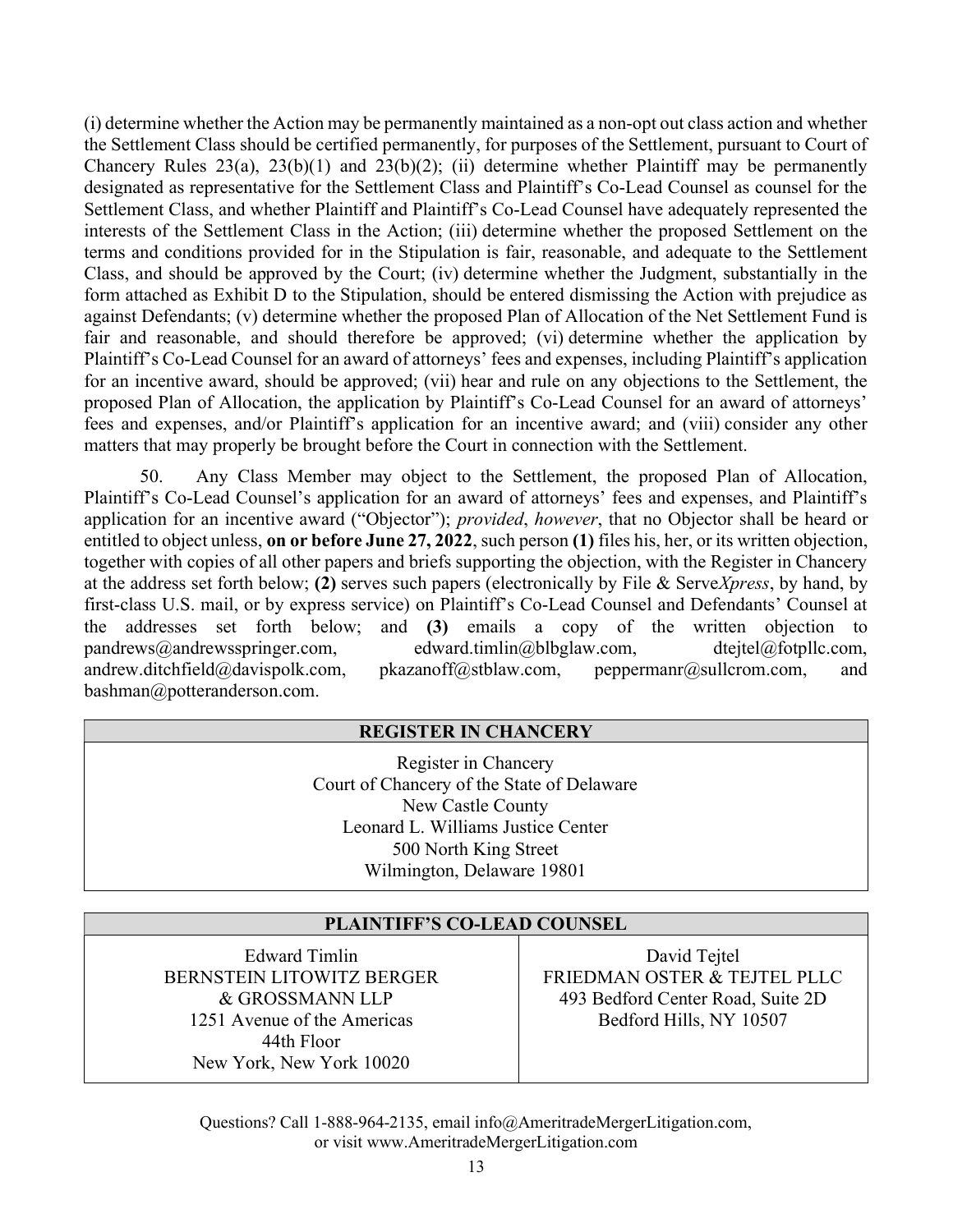| Peter B. Andrews<br>ANDREWS & SPRINGER LLC<br>4001 Kennett Pike, Suite 250<br>Wilmington, Delaware 19807 |  |
|----------------------------------------------------------------------------------------------------------|--|
|                                                                                                          |  |

| <b>DEFENDANTS' COUNSEL</b>         |                                     |  |
|------------------------------------|-------------------------------------|--|
| Andrew Ditchfield                  | Peter E. Kazanoff                   |  |
| DAVIS POLK & WARDWELL LLP          | SIMPSON THACHER & BARTLETT LLP      |  |
| 450 Lexington Avenue               | 425 Lexington Avenue                |  |
| New York, New York 10017           | New York, New York 10017            |  |
| Richard C. Pepperman II            | Berton W. Ashman, Jr.               |  |
| <b>SULLIVAN &amp; CROMWELL LLP</b> | POTTER ANDERSON & CORROON LLP       |  |
| 125 Broad Street                   | 1313 North Market Street, 6th Floor |  |
| New York, New York 10004           | Wilmington, Delaware 19801          |  |

51. Any objections must: (i) identify the case name and civil action number, "Hawkes v. The Toronto-Dominion Bank, et al., C.A. No. 2020-0360-PAF"; (ii) state the name, address, and telephone number of the Objector and, if represented by counsel, the name, address, and telephone number of the Objector's counsel; (iii) be signed by the Objector; (iv) contain a specific, written statement of the objection(s) and the specific reason(s) for the objection(s), including any legal and evidentiary support the Objector wishes to bring to the Court's attention, and if the Objector has indicated that he, she, or it intends to appear at the Settlement Hearing, the identity of any witnesses the Objector may call to testify and any exhibits the Objector intends to introduce into evidence at the hearing; and (v) include documentation sufficient to prove that the Objector is a member of the Settlement Class *(i.e., held shares of Ameritrade*) common stock during the Class Period). Documentation establishing that an Objector is a member of the Settlement Class must consist of copies of monthly brokerage account statements or an authorized statement from the Objector's broker containing the transactional and holding information found in an account statement.

52. You may file a written objection without having to appear at the Settlement Hearing. You may not, however, appear at the Settlement Hearing to present your objection unless you first file and serve a written objection in accordance with the procedures described above, unless the Court orders otherwise.

53. If you wish to be heard orally at the hearing in opposition to the approval of the Settlement, the Plan of Allocation, Plaintiff's Co-Lead Counsel's application for an award of attorneys' fees and expenses, or Plaintiff's application for an incentive award (assuming you timely file and serve a written objection as described above), you must also file a notice of appearance with the Register in Chancery and serve it on Plaintiff's Co-Lead Counsel and on Defendants' Counsel at the mailing and email addresses set forth in paragraph 50 above so that the notice is *received* on or before June 27, 2022. Persons who intend to object and desire to present evidence at the Settlement Hearing must include in their written objection or notice of appearance the identity of any witnesses they may call to testify and exhibits they intend to introduce into evidence at the hearing. Such persons may be heard orally at the discretion of the Court.

54. You are not required to hire an attorney to represent you in making written objections or in appearing at the Settlement Hearing. However, if you decide to hire an attorney, it will be at your own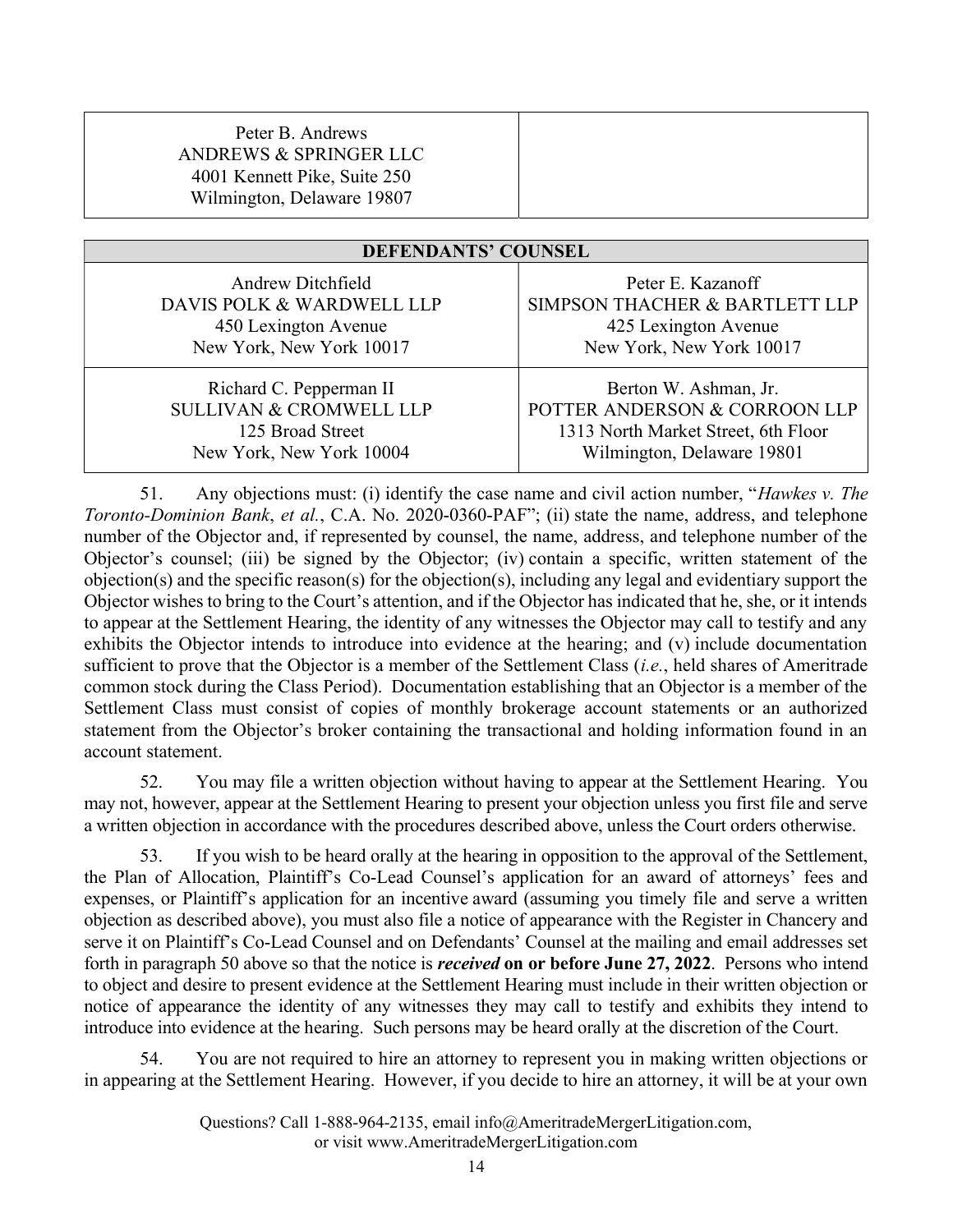expense, and that attorney must file a notice of appearance with the Court and serve it on Plaintiff's Co-Lead Counsel and Defendants' Counsel at the mailing and email addresses set forth in paragraph 50 above so that the notice is received on or before June 27, 2022.

55. The Settlement Hearing may be adjourned by the Court without further written notice to Class Members. If you intend to attend the Settlement Hearing, you should confirm the date and time with Plaintiff's Co-Lead Counsel.

56. Unless the Court orders otherwise, any Class Member who does not object in the manner described above will be deemed to have waived any objection (including the right to appeal) and shall be forever foreclosed from making any objection to the proposed Settlement, the proposed Plan of Allocation, Plaintiff's Co-Lead Counsel's application for an award of attorneys' fees and expenses, Plaintiff's application for any incentive award, or any other matter related to the Settlement or the Action, and will otherwise be bound by the Judgment to be entered and the Releases to be given. Class Members do not need to appear at the Settlement Hearing or take any other action to indicate their approval.

### CAN I SEE THE COURT FILE? WHOM SHOULD I CONTACT IF I HAVE QUESTIONS?

57. This Notice contains only a summary of the terms of the proposed Settlement. For more detailed information about the matters involved in the Action, you are referred to the papers on file in the Action, including the Stipulation, which may be inspected during regular office hours at the Office of the Register in Chancery in the Court of Chancery of the State of Delaware, New Castle County, Leonard L. Williams Justice Center, 500 North King Street, Wilmington, Delaware 19801. Additionally, copies of the Stipulation, the Complaint, and any related orders entered by the Court will be posted on the Settlement website, www.AmeritradeMergerLitigation.com. If you have questions regarding the Settlement, you may contact the Settlement Administrator: Ameritrade Merger Litigation, c/o JND Legal Administration, P.O. Box 91212, Seattle, WA, 98111, 1-888-964-2135, or Plaintiff's Co-Lead Counsel: Peter B. Andrews, Andrews & Springer LLC, 4001 Kennett Pike, Suite 250, Wilmington, Delaware 19807, 1-302-504-4957 Ext. 1, or pandrews@andrewsspringer.com; Edward Timlin, Bernstein Litowitz Berger & Grossmann LLP, 1251 Avenue of the Americas, 44th Floor, New York, New York 10020, 1-800-380-8496, or settlements@blbglaw.com; or David Tejtel, Friedman Oster & Tejtel PLLC, 493 Bedford Center Road, Suite 2D, Bedford Hills, New York 10507, 1-888-529-1108, or dtejtel@fotpllc.com.

### WHAT IF I HELD SHARES ON SOMEONE ELSE'S BEHALF?

58. If you are a broker or other nominee that held shares of Ameritrade common stock during the Class Period for the beneficial interest of persons or entities other than yourself, you are requested to either: (i) within seven (7) calendar days of receipt of this Notice, request from the Settlement Administrator sufficient copies of this Notice to forward to all such beneficial owners and within seven (7) calendar days of receipt of those Notices forward them to all such beneficial owners; or (ii) within seven (7) calendar days of receipt of this Notice, provide a list of the names, addresses, and, if available, email addresses of all such beneficial owners to Ameritrade Merger Litigation, c/o JND Legal Administration, P.O. Box 91212, Seattle, WA, 98111, 1-888-964-2135. If you choose the second option, the Settlement Administrator will send a copy of the Notice to the beneficial owners.